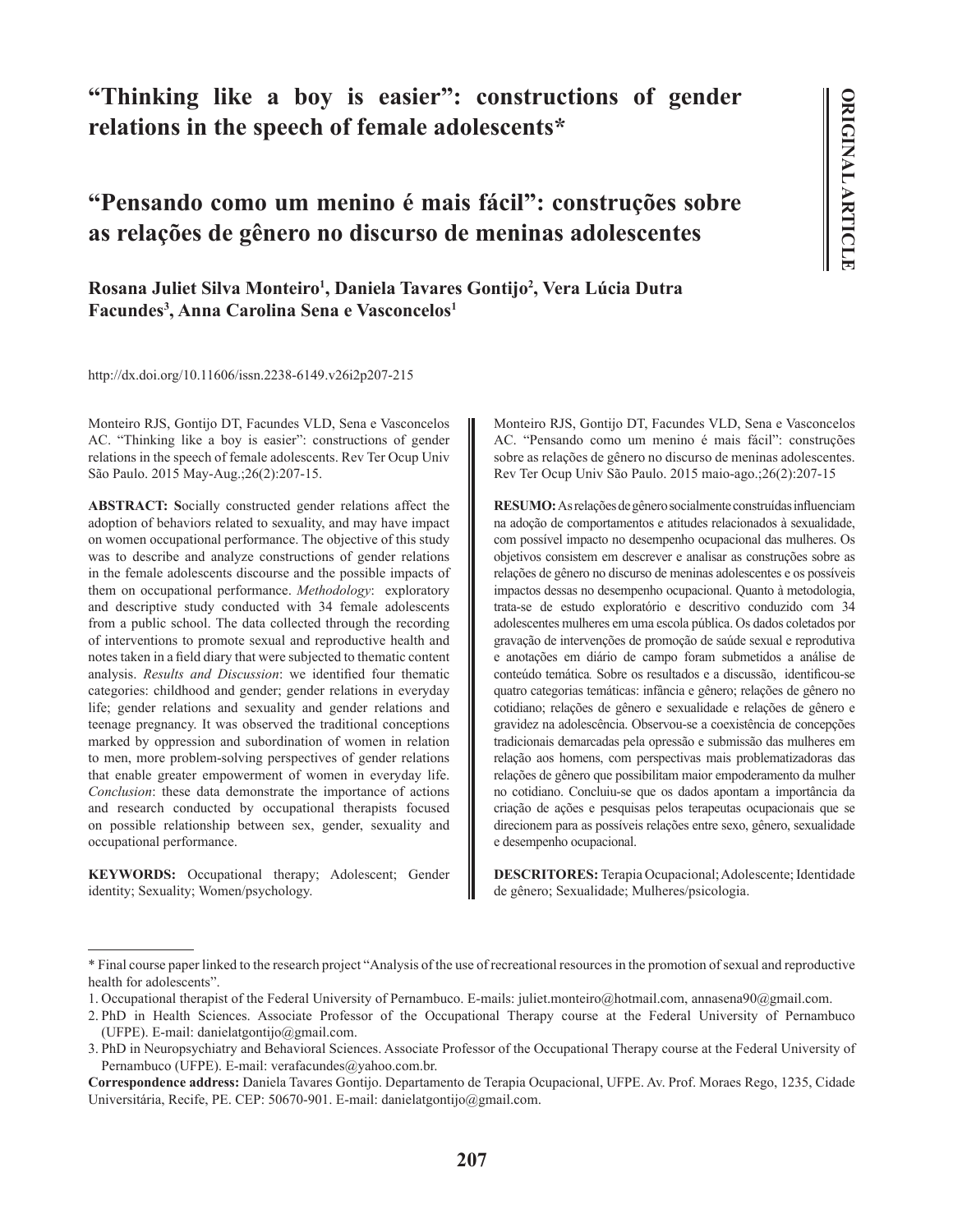# **INTRODUCTION**

The Brazilian Child and Adolescent Statute (ECA)<br>consider adolescence the period between from<br>12 to 18 years of age (incomplete)<sup>1</sup>. The World<br>Health Organization (WHO) limits the adolescence to consider adolescence the period between from 12 to 18 years of age (incomplete)<sup>1</sup>. The World Health Organization (WHO) limits the adolescence to the  $2<sup>nd</sup>$  decade of life (between 10 to 19 years of age)<sup>2-</sup> 3 . However, the peculiarities of being an adolescent may vary according to cultural and economic aspects and such temporal barriers are not given in a fixed and homogenous way<sup>4</sup>.

This period involves the process in which identity, sexuality, friends, values, experiencing and living new roles are important, because, from them, adolescents can build relationships with their world, seeking to define themselves through activities, expectations, and affective and sexual relationships $5-6$ .

Sexuality is considered a fundamental dimension in all stages of life, involving practices and desires related to satisfaction, affectivity pleasure, feelings and the exercise of freedom and health<sup>2</sup>. However, in the social context, its experience is permeated by taboos, myths, prejudices, interdictions and power relations that are related to it, linked to gender representations $6-7$ .

Gender is the process by which sexual distinctions between the bodies of men and women are brought into social practices, assuming thus cultural significances. It is understood as a social construction based on the differences observed between the male and female genders, and built based on values that refer to everyday life experiences<sup>3,5</sup>.

Through these values and norms, individuals adopt behaviors and attitudes they judge to be more adequate to what is socially expected regarding what it is to be a man or a woman, therefore building sexual differences and hierarchies<sup>5</sup>.

Men and women are, therefore, not conditioned by nature, biology or sex, but by a social construction historically confirmed and developed from a masculine perspective. Considering this aspect, it can frequently be observed that women have a subordinated view of themselves, from the masculine perspective, characterizing relationships based on inequality and oppression<sup>3,8</sup>.

According to the hegemonic social construction of gender in our society, the masculine represents superiority and power, always trying to prove its virility<sup>3</sup>. On the other hand, the feminine is associated with frailty and dependence. Since childhood, women do not learn to know their own bodies, they do not touch themselves, they do not feel pleasure<sup>5</sup>. Furthermore, reproduction is frequently considered an

exclusive feminine issue, due to women's nature, and sexuality would be essentially masculine, due to men's nature<sup>3,8</sup>.

These gender relations have a considerable influence on the experience of sexuality, and can be converted into significant dilemmas for female adolescents, affecting directly the comprehension and construction of their own sexuality in an autonomous and responsible manner<sup>9</sup>.

It can be understood that sexuality is characterized by a continuous process of learning and discoveries, and it needs to be comprehended in the process of Occupational Therapy and used in a positive way in the occupational performance of adolescents<sup>6,10</sup>.

Occupational performance refers to the abilities to adopt and to maintain a daily routine, to be able to fulfill social and occupational roles and tasks that have as a goal self-maintenance, productivity and leisure, done in a satisfactory and appropriate manner for the stage of development, culture and environment of the individual<sup>11</sup>.

Even with the identification of sexuality as being an important aspect, it is still approached in a restrictive manner by the Occupational Therapy, many times being associated to the experiences of the sexuality for people with disabilities and to the analysis of the discomfort and the lack of preparation of the professional that approaches this theme<sup>7</sup>.

Considering that the experience of sexuality is directly related to perceptions regarding gender relations, this article intends to describe and analyze the constructions regarding gender relations in the discourse of female adolescents.

# **METHODOLOGICAL PATHWAY**

This article is part of the research project called "Análise da utilização de recursos lúdicos na promoção de saúde sexual e reprodutiva de adolescentes" ["Analysis of the usage of ludic resources in the promotion of sexual and reproductive health of adolescents"], which was developed with an Extension Programt.

The interventions, with which data collection is carried out, took place weekly with groups of adolescents at a public school. The topics of each meeting were defined based on educative materials prepared by the Ministry of Health and Education, as well as on the experiences of Bechara and Gontijo<sup>6</sup>.

Each group participated in 10 meetings with an approximate duration of 1 hour, with themes that addressed: body changes, sexuality, gender relations and sexuality, STDs, teenage pregnancy and experiences with safe sexuality. Moreover, a focal group was used to assess the project.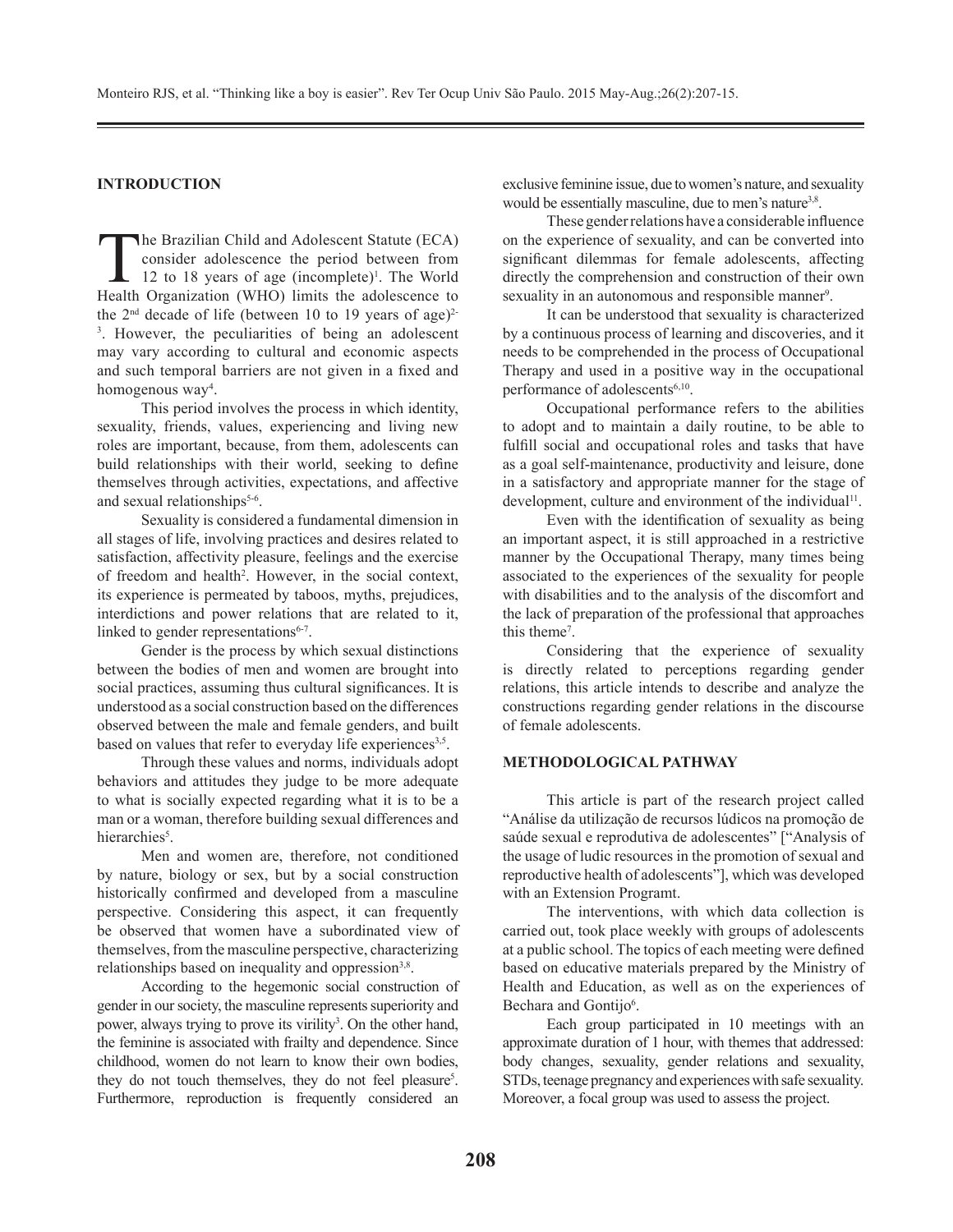Ludic resources were used during the interventions, which were elaborated by the project team that mediated the construction of knowledge process on the discussed topics.

In this article, we used data related to the participation of 34 female adolescents, divided into 3 groups, between the 12 and 15 years. In order to participate in the research, the adolescents had to be between the  $8<sup>th</sup>$ and 9<sup>th</sup> grade (Elementary School) and they had to have a minimum of 75% attendance in the meetings.

The data was collected after the approval by the Human Research Ethics Committee of the UFPE (24495), and the signature of the Informed Consent Form by the adolescents and their legal guardians. The privacy and anonymity of the participants were assured through the use of codes ("P" for Participant and "G" for Group, followed by an identification number).

Data collection was carried out through recording of the interventions in digital equipment, and reporting in a field journal. The content of transcriptions and notes was submitted to thematic analysis of the content in a qualitative perspective<sup>13</sup>. The thematic categories articulate the objectives of the study, the empirical data and the literature review.

# **RESULTS AND DISCUSSION**

The analysis of the data obtained in the interventions revealed that, although discussions have been focused on the experience of sexuality (theme of this study intervention), the construction regarding gender relations had an impact in other dimensions of the occupational development. In this sense, four thematic categories were identified: childhood and gender; everyday gender relations; gender relations and sexuality; and gender relations and teenage pregnancy.

# **Childhood and Gender**

Since birth, there is an influential social determination of what means to be a boy or a girl, which appears in clothing color and baby ornaments – pink the color most used for girls, and blue for boys.

> *"If a baby girl is wearing blue without any other details, people ask if it's a boy."* (P4- G1- 08/21/2012)

However, some participants question this association, which considered a "taboo," indicating that, when they become mothers, her kids will wear any color.

*"There is this taboo that I think is awful […]: blue for boys, pink for girls."* (P6- G1- 08/21/2012).

The representations related to gender also influence how children play – because the boy ought to play with his toy cars, something that is considered inherent and restrict to the boys, whereas the girl must play with dolls.

> *"It will always be like that, the girl must play with dolls and the boy with cars, and none of them will ever be able to play together."* (P2- G1- 08/21/2012)

They emphasized that if the boy wants to play with dolls, people will associate this with a trend or tendency to homosexuality, or that the boy is being influenced to become a homosexual, and the same conception is attributed to the girl who plays with toy cars.

> *"The boy who plays with dolls since an early age […], he will be a homosexual when he grows up."* (P22- G3- 10/16/2012)

However, other girls challenged this opinion, attributing these labels to "society", and considering that playing is an important occupation for the children and toys and how they play do not influence sexuality.

> *"Society judges, saying that the boy is gay […] I don't think so!!! I think that playing with a doll will not change the personality or the boy's character."* (P18- G3- 10/16/2012)

These conceptions indicate that questions related to gender are influential as long as the gender of the child is known, therefore determining a set of expectations that will shape the individual's life, affecting its occupational performance since childhood.

Regarding this aspect, Andreoli<sup>7</sup> states that gender does not express who we are, but a repeated stylization, in the body, of a set of behaviors according to social and cultural norms. This stylization emerges in the ludic sphere, a context in which children become aware of their influences on the world and start to (re)signify their social place, especially regarding the so-called feminine and masculine "roles"<sup>13-14</sup>.

When they are playing (an activity that allow inter-individual relationships, and due to that, cultural relationships), children construct themselves as "little men" and "little women", and experience symbolic meanings that are influenced by cultural impregnation $13$ . The conceptions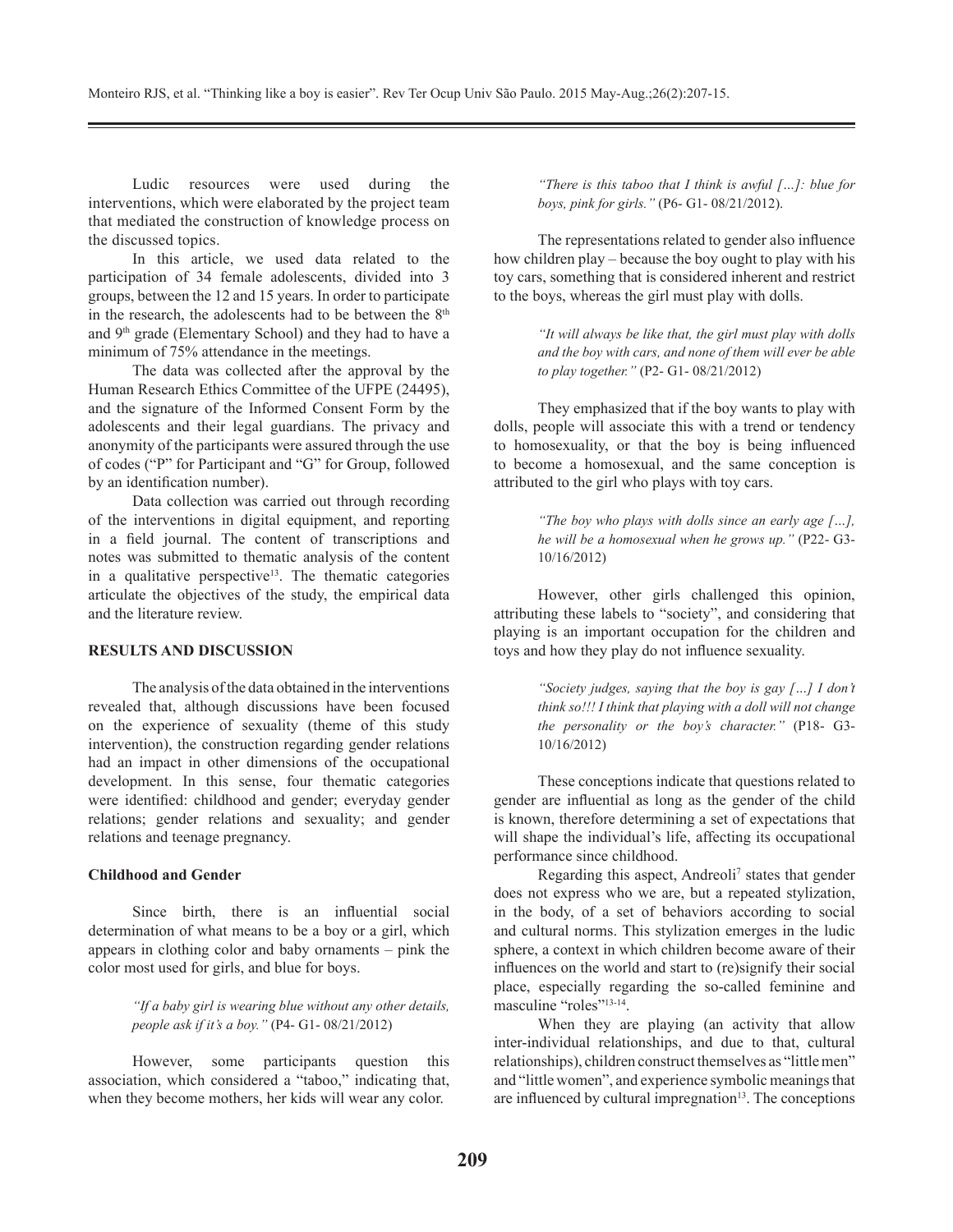that are expressed by the adolescents indicate not only elements that divide and differentiate boys and girls, but they also reinforces gender antagonisms, allowing the development and the perpetuation of behaviors that are specific to men and women $7,13$ .

However, the very questioning of these "values" by some adolescents expose the social construction aspect of these relationships and the possibility of problematizing the latter in various aspects of life. This possibility indicates the potential of Occupational Therapy interventions, that, based on participative methodology allow the adolescents to think about the (de)naturalization of the unbalanced gender relationships that are socially built and their consequences since childhood<sup>15</sup>.

This questioning and confrontation/change strategies are important, since the naturalized constructions may result in restrictions in the experimentation of new experiences, learning and activities that may contribute to child's development, therefore directly interfering in the occupational performance.

#### **Everyday Gender Relations**

This category is about the comprehension of how gender relations influence adolescents' everyday life, including home organization, behavior, social participation and insertion in the labor market.

Regarding home organization, girls attributed the responsibility of taking care of the house as an occupational role restricted to women, justifying this conception by saying that "they did it better" and that it was their obligation. On the other hand, it is the responsibility of men to financially take care of the house.

> *"It is a woman's job, they do it better."* (P2- G1- 08/21/2012).

> *"Men have to bring money to the house. The woman should stay at home doing household chores."* (P6- G1- 08/21/2012).

The participants argued that men who do not participate in household chores use this as an excuse to affirm their masculinity  $-$  if a man helps with household chores he is "identified" as being homosexual, and this is considered something negative by them.

> *"[…] it is hard to do anything, they start saying 'ah this is a woman's thing, I'm not gay'."* (P6- G1- 08/21/2012).

In relation to social participation and behavior, the girls mentioned that men have more "rights" to go to bars, to be with other women – the idea that "men can do whatever they want", because they are men, in opposition to women.

> *"there is this difference, men can do whatever they want."* (P2- G1- 08/21/2012).

However, the female adolescents noted some changes in this scenario, pointing out that women have been gaining more opportunities in the labor market in the last decades, becoming more and more autonomous and independent, consequently broadening their social participation and stablishing more equal relationships.

> *"In the past, women were not allowed to work, only men. Nowadays, women work."* (P2- G1- 08/21/2012).

> *"Nowadays women have more autonomy."* (P6- G1- 08/21/2012).

Regarding the insertion in the labor market, most adolescents understand that there are professions considered to be feminine and others that are masculine. Men have professions like firefighter, police officer and driver, whereas women tend to have professions more associated to care, such as being a nurse. If a man has a profession such as hairdresser, this is directly associated to his sexuality and homossexuality.

> *"if a man is a hairdresser it's because he is a homosexual! Now, if a woman is a hairdresser there is no problem at all."* (P6- G1- 08/21/2012).

On the other hand, other girls say that this is not a mandatory association and to have a certain profession does not have a direct relation with sexual identity, but with talent and personal vocation.

> *"Yeah, there is this thing that people say that male hairdressers are gay. Not always!"* (P2- G1- 08/21/2012).

Just like in childhood, for most participants, to be a man or a woman imply the possibilities of performance in everyday activities, mainly regarding domestic care, and social and labor participation.

It can be understood that gender relations are built in a way to signify power relations, establishing identities, beliefs, roles and values $3,5$ . In this sense, the masculine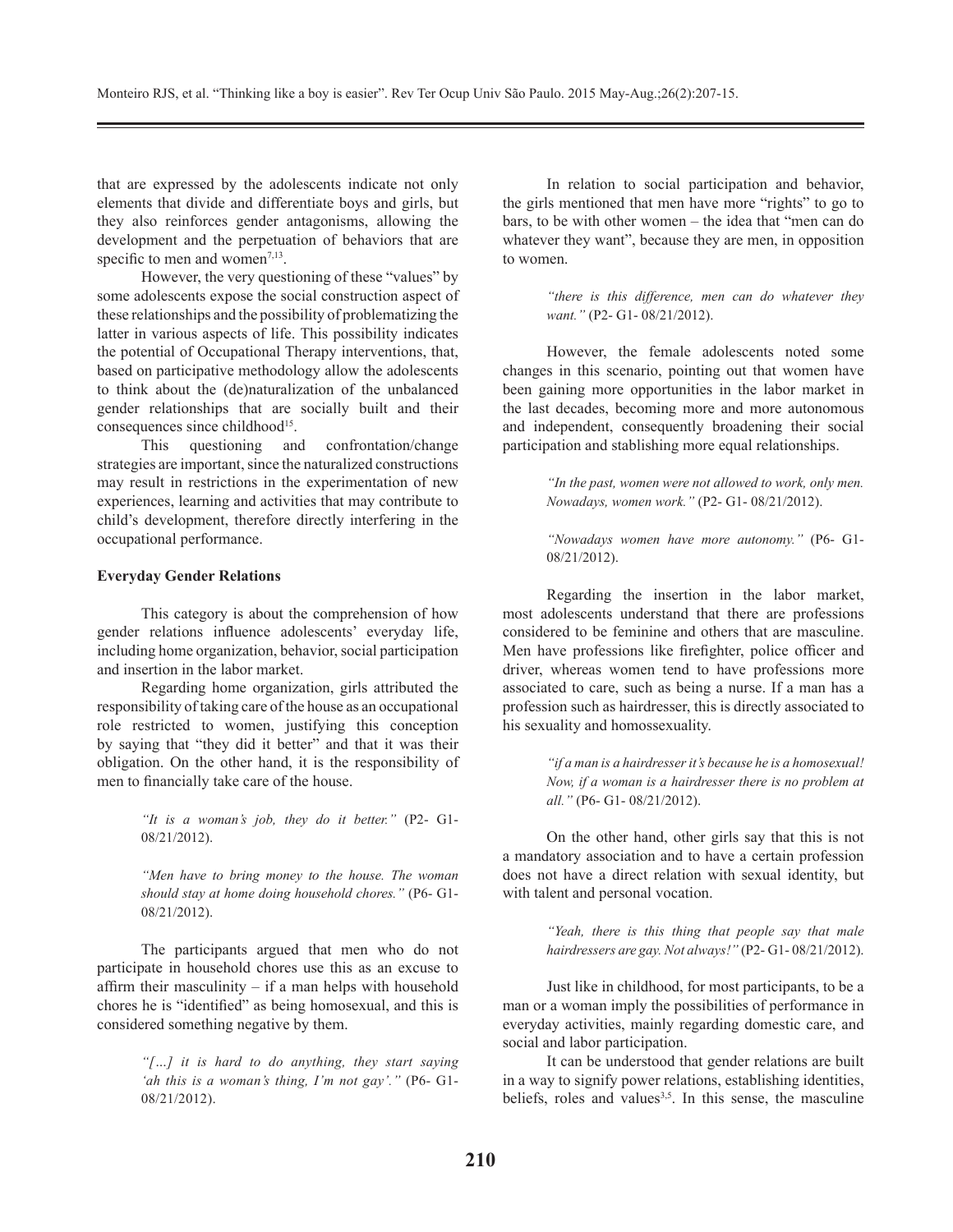universe is marked by activities that are linked to strength, being smart, mature and skilled. On the other hand, traditionally, when referring to girls, the activities related to maternity, household chores, among others<sup>13</sup>.

Within the context of Occupational Therapy, these questions can be contemplated from the perspective of occupational justice. A scenario of occupational justice is recognized as being the one in which the subjects have the right and the possibility of satisfying their basic needs and to have egalitarian opportunities and chances to develop their potential to the fullest, mainly regarding the performance of several occupations that are significant to them $16$ 

The naturalization of pre-determined behaviors based on the valorization of hegemonic gender conceptions may restrict female behavior, limiting the women to activities that are determined and "inherent" to their gender. This process, which may restrict, deprive and alienate the engagement of women in significant occupations, contributes to the dissatisfaction with their occupational activities in their personal, family, work and emotional spheres, exposing women to situations of occupational injustice.

The possibility of occupational injustice, due to the impact of gender conceptions in everyday life, was also revealed in the discourse of the female adolescents, with references to situations in which men and women adopt behaviors that are different from the "traditional" pattern and that somehow are socially related to homosexual **identities** 

In this sense, the potential of the development of researches and actions focused on the comprehension and questioning these aspects is emphasized. According to Galheigo<sup>17</sup>, when criticizing everyday life, a situation that may have as *locus* occupational therapy intervention, one can embrace human creations, ideas, values and feelings, enabling knowledge of their own society and the creation and strengthening of new social relations. Therefore, when he/she stimulates critical reflection regarding ordinary life and the elaboration of a new view for what it appears to be an immutable life, the occupational therapist contribute to movements of self-determination of individuals, collective reorganization, giving new dimensions and organizations to everyday life and occupational performance.

#### **Gender Relations and Sexuality**

In this category, data referring to gender conceptions and the establishment of sexual and affective relations in adolescence were included.

One important aspect refers to the interferences, based on gender, of the family in establishing sexual and affective relations and of the female adolescents.

For the participants, families give more freedom to boys regarding sexuality, but generally control and do not accept the same behavior for girls. Commonly, families feel proud in supporting boys and associate their sexual experience with girls to the affirmation and social valorization of their masculinity. On the other hand, the participants state the existence of a greater family control for women, with restrictions regarding the establishment of affective and sexual relationships.

> *"The father of a friend of mine always tell him this: if you want to date a woman, be with a different one each day… but he is very jealous of his daughter."* (P2- G1- 08/20/2012)

This perception of male sexuality is also manifested in the difficulty on talking about the subject among female adolescents. For the participants, men "think about, talk about and make" more sex, because, for them, who are characterized as "kinkier", this topic is easier to address, since sexual expression is understood as a part of masculinity.

> *"If I think like a boy, it is easier to answer. Thinking like a girl is different."* (Answer to the question: "what is sex for you?") (P6- G1- 08/17/2012).

When questioned on the perception they had about what men consider to be an ideal woman for a stable relationship, the participants presented unanimous opinions, by saying that girls that have less experience and are more quiet are more "valued" and the ones chosen for marriage. It must be highlighted that this conception is understood as "correct" by the girls, given that girls should prove themselves worthy by not having many sexual partners.

> *"The boys do not want you for marriage, only for sex. The others (the more quiet girls) are only for marriage. I think that is correct!!!"* (P1- G1- 08/20/2012).

The interpretation regarding gender differences may imply a relation of complementarity or hierarchy, depending on the culture, having as reference a relationship of two antagonistic poles<sup>5</sup>. It may also corroborate social inequality relations or even violence (concrete or symbolic), through a construction of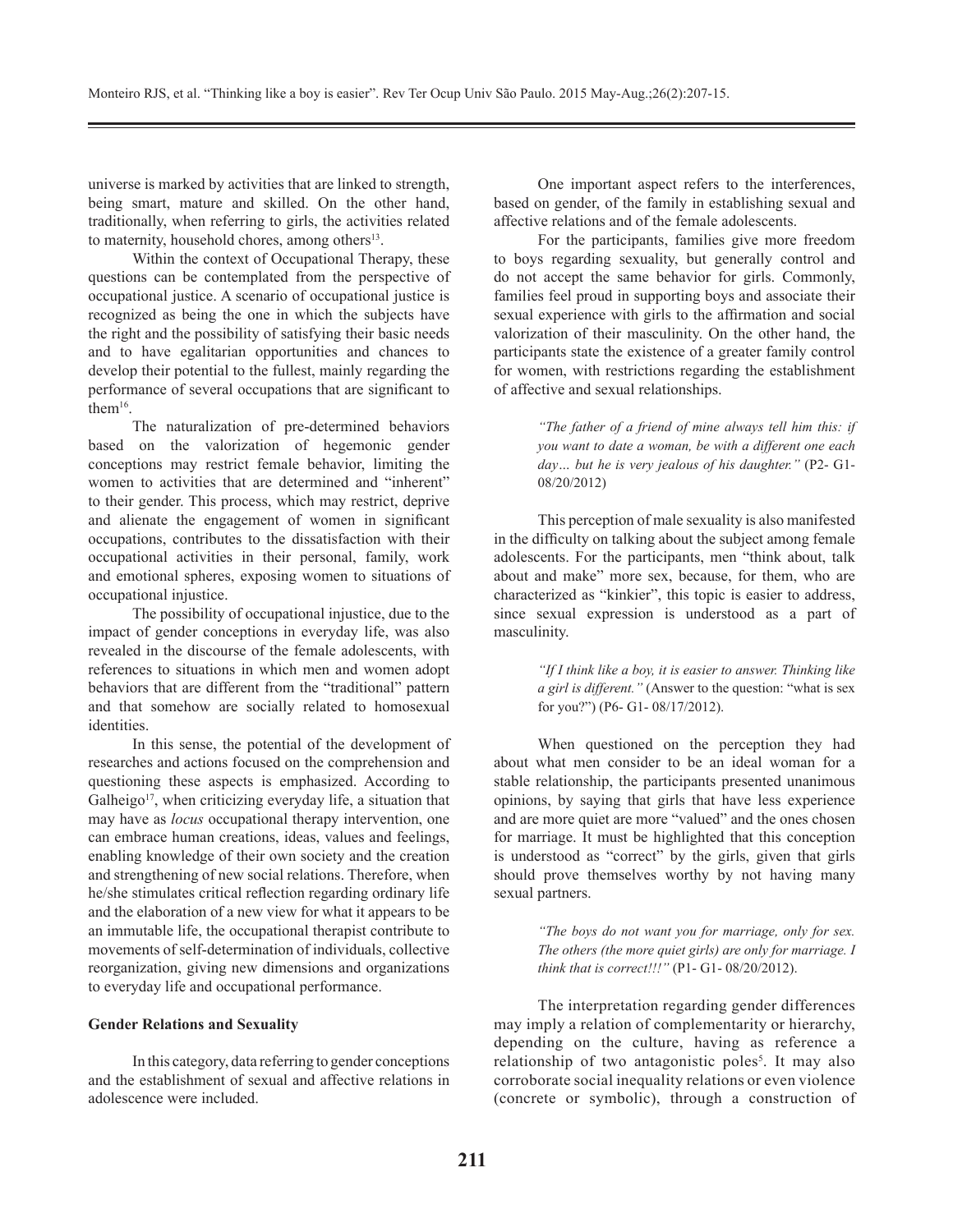culture parameters of superiority of a social group over another<sup>7</sup>.

Specifically regarding female adolescents, this historical process usually limits the experience of sexuality, according to what was noted in the discourse of the participants. These restrictions are generally characterized by repression, by the distinction in behaviors and control of boys and girls; for the "nos" that constantly bound them; for the prohibitions; for the notion of subordination and passivity, among other constraints; as well as for the lack of dialogue and clarification regarding biological, social and cultural events that are part of their lives<sup>18</sup>.

To stimulate the participation of the female adolescents in discussions regarding gender relations and the expression of sexuality is an effective strategy for the occupational therapist in the effort to demystify and denaturalize the behaviors stigmatized as "correct" and on the elaboration of life projects, favoring the protagonism of these girls, who frequently perpetuate and value conceptions that put them in a frailty and submissive position.

According to Villela and Doreto<sup>19</sup>, an individual may become less vulnerable if he/she is capable of interpreting the social messages that put him/her in situations of disadvantage or vulnerability, because his/her vulnerability may increase if the individual does not have the opportunity to give new meanings to the messages that are disseminated in his/her environment.

Within this context, the occupational therapist may contribute to the comprehension of sexuality as being historically and culturally variable, being a professional that stimulates individual and collective transformation.

# **Gender Relations and Teenage Pregnancy**

The last analysis category refers to the influence of gender relations in the potential experience of teenage pregnancy. It must be highlighted that no participant experienced pregnancy; however, all of them had friends or close relatives that have been through this experience.

Initially the accountability for the pregnancy was discussed, and the participants stated that is very common for the boy to blame the girl, as if it was solely her responsibility to use contraceptive methods.

> *"He thinks that if she got pregnant it was her own fault."* (P5- G1- 08/22/2012).

However, the girls indicated that in this case it is the boy's "fault", he should have been more careful, since men are "sassy" and "kinkier" than girls.

*"He is irresponsible; he should have been more careful."* (P6- G1- 08/22/2012).

Other adolescents defended the idea that the responsibility belongs to both, given that both should be responsible regarding these precautions.

> *"If she had been more careful… if he also had been more careful, it is not her exclusive responsibility […]."* (P6- G1- 08/22/2012).

Regarding the boy reaction to pregnancy, some girls indicate that the boy normally does not want to hear about the girl or the child, that he would not support it, preferring to cut all bonds.

> *"He doesn't want to hear about her, and abandons her."* (P1- G1- 08/22/2012).

However, other girls mentioned the possibility of the boy getting moved by the idea of paternity and then supporting the girl and the child, allowing himself the opportunity of experiencing something entirely new.

*"He may feel moved."* (P2- G1- 08/22/2012).

The reactions of the adolescents in face of an unexpected pregnancy, as well as their attitudes regarding having children or not are strongly influenced by their paternity representations and gender roles<sup>20</sup>.

According to Costa et al.<sup>21</sup>, as far as the masculine attitudes towards pregnancy are concerned, the man's reaction occurs in different ways, and they can feel enthusiastic, resist to the situation and/or feel ambivalent. The refusal of a man in accepting paternity may generate conflicts that could interfere in the relationship with the children and the family.

For the participants, the attitude of "assuming the responsibility for the child" is related to whether he likes the girl or not. Therefore, if the boy still likes the girl, he would establish a good relationship with his child. If he does not, he would prefer to omit his participation in the care and upbringing of the baby.

> *"If he likes her, he will assume the responsibility for the kid, if he doesn't…"* (P2- G1- 08/22/2012).

Other girls say that if the boys have a relationship with the girl without any commitment, that is, "only for the purpose of making out", he has the right to choose if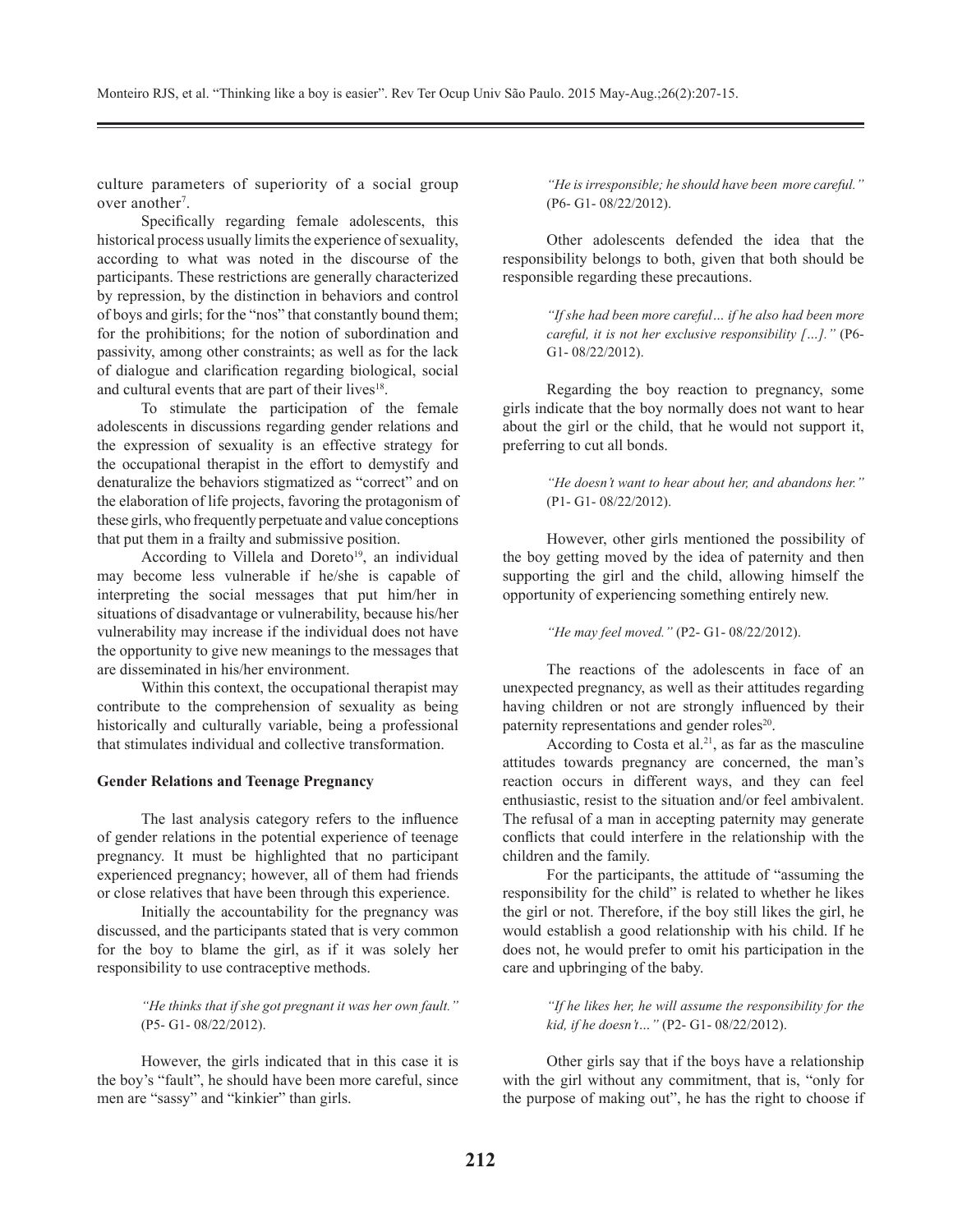he wants to assume the child or not, given that they did not have a well-established relationship.

> *"She made out with him… how can he assume the responsibility for something that was no more than playing around?"* (P10- G2- 09/22/2012).

As mentioned by the female adolescents, the accountability for the pregnancy is attributed to girls, and generally the boys put themselves in a greater vulnerability situation as far as assuming paternity is concerned, therefore confirming the traditional gender conceptions that consider responsibility for care as being the women's prerogative, including the use of contraceptive methods and being submissive to male sexual domination. Hence, health promotion programs have a fundamental influence on the masculine co-responsibility both in the pregnancy and in the upbringing of the child, allowing a more detailed discussion regarding the responsibilities and social roles of men and women in relation to paternity and maternity<sup>22</sup>.

Concerning the potential impact of a teenage pregnancy on the activities and everyday occupations, the female adolescents said that this experience may have as a consequence a great loss in school activities both for the boy and the girl, who may have to stop attending classes.

> *"First, they'll have to leave school…"* (P18- G3- 10/22/2012).

The school dropout is related to new responsibilities in taking care of the child. In relation to that, different conceptions were observed. For one part of the participants, both girls and boys must work for the financial maintenance of the child. For the others, men must work, because women have to stay at home, taking care of the child.

> *"Suddenly he'll have to work, to take care of his kid, to buy diapers."* (P11- G2- 09/12/2012).

### *"Both will have to work"* (P20- G3- 10/22/2012).

For girls, the child considerably interferes on their freedom, since leisure activities will be heavily compromised.

> *"Wherever you go, you'll have to take your kid."* (P11- G2- 09/12/2012).

> *"You'll want to go out, and you won't be able to go anymore."* (P13- G2- 09/12/2012).

However, apart from these restrictions in the performance of everyday activities, the girls, unanimously, say that if they had a kid during adolescence, the baby would have been considered a blessing and a motivation to look at the future with determination.

> *"because it is a blessing to have a kid, to reap good things…"* (P17/ P15- G3- 10/12/2012).

Teenage pregnancy cannot be considered exclusively a source of social problems – even when unplanned, it is not always undesirable<sup>23</sup>. Traditionally, teenage pregnancy has a negative meaning and the potential of interfering in the future due to associations to school dropout and an early insertion in the labor market<sup>24</sup>.

However, just like for the female adolescents in this study, although being a young mother brings negative consequences, this factor would also stimulate them to outline new life projects, which can take a central characteristic in the life of these adolescents. Thus, teenage maternity may take the form of a social ascension, as a "passport" to adult life, and as a reinforcement to become "somebody" in life with the perspective of obtaining the esteem of others and a better future to adolescents and their child<sup>25</sup>.

It is understood that Occupational Therapy should favor the performance of adolescents in occupations and tasks that are significant in order to support health and participation of individuals in different contexts, and to contribute to a better life quality<sup>26</sup>. Within the context of teenage pregnancy, the occupational therapist may intervene in terms of favoring the problematization of teenage maternity, considering its positive and negative consequences in everyday life.

### **FINAL CONSIDERATIONS**

Although the discussions have been focused on sex and reproductive health, it was noted that the impact of these issues go beyond this sphere, with repercussions in other occupational performance dimensions, influencing ordinary life, behaviors, social participation, insertion in the labor market, sexual experience freedom, and conceptions regarding maternity and paternity.

When they pointed out that "thinking as a man is easier than to think as a woman," the adolescents expose in their discourses the manifestation of the oppressive situations that are experienced daily in the relations between men and women. In this perspective, it can be admitted that gender is a significant factor in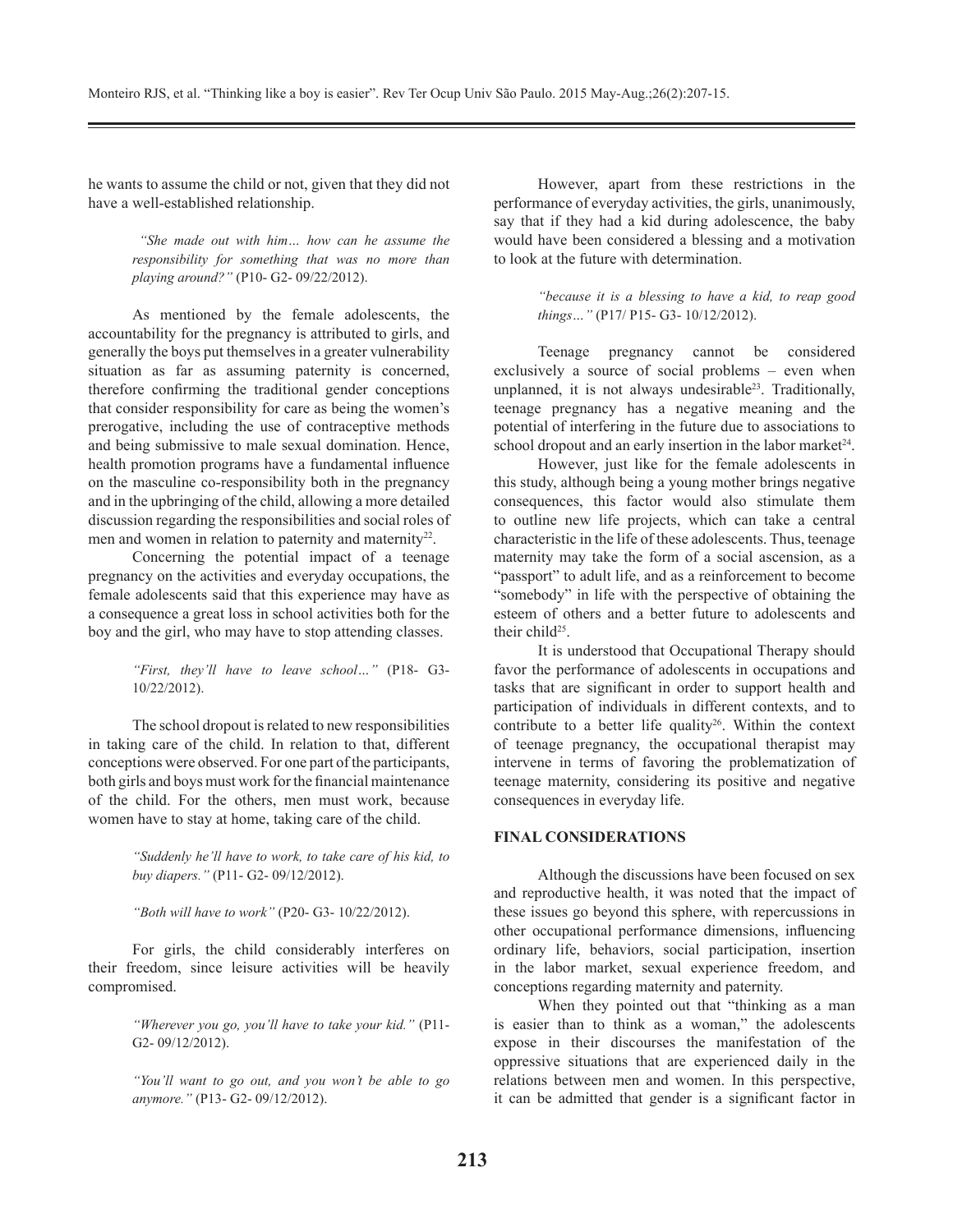the possibilities of occupational performance, restricting the women's behavior and limiting women to certain gender activities, with the characterization of scenarios of occupational injustice.

However, the coexistence of different conceptions and the emergence of perceptions that understand gender relations in a more problematized perspective were also observed, which can promote the empowerment of women in the assumption of roles within family and society. Therefore, the potential of Occupational Therapy interventions that address the impact of gender relations on ordinary life should be emphasized, since it is believed that even under strong vulnerability, female adolescents have the conditions to be resilient and to (re)think and (re) build these relationships.

Thus, it is essential that occupational therapist plan interventions, based on a dialogic perspective, so they can contribute to the personal capacitation of individuals, giving space for adolescents to be heard and recognized based on their capacities.

#### **REFERENCES**

- 1. Brasil. Senado Federal. Estatuto da criança e do adolescente. Lei Federal 8.069/1990. Brasília (DF): Gráfica do Senado; 2009.
- 2. Brasil. Ministério da Saúde. Departamento de Ações Programáticas Estratégicas. Marco teórico e referencial: saúde sexual e saúde reprodutiva de adolescentes e jovens. Brasília: Editora do Ministério da Saúde; 2007. Disponível em: http://bvsms.saude.gov.br/bvs/ publicacoes/07\_0471\_M.pdf.
- 3. Brasil. Ministério da Saúde. Secretaria de Atenção em Saúde. Departamento de Ações Programáticas Estratégicas. Diretrizes nacionais para a atenção integral à saúde de adolescentes e jovens na promoção, proteção e recuperação da saúde. Brasília: Editora do Ministério da Saúde; 2010. Disponível em: http:// bvsms.saude.gov.br/bvs/publicacoes/diretrizes\_nacionais\_ atencao\_saude\_adolescentes\_jovens\_promocao\_saude.pdf.
- 4. Araújo AC, Lunardi VLL, Silveira RS, Thofehrn MB, Porto AR. Transição da adolescência para a fase adulta na ótica de adolescentes. Rev Enferm UERJ (Rio de Janeiro). 2011;19(2):280-5. Disponível em: http://www.facenf.uerj. br/v19n2/v19n2a18.pdf.
- 5. Reis CB, Santos NR. Relações desiguais de gênero no discurso de adolescentes. Ciênc Saúde Coletiva. 2011;16(10):3979-84. DOI: http://dx.doi.org/10.1590/ S1413-81232011001100002.
- 6. Bechara AMD, Gontijo DT, Medeiros M, Facundes VLD. "Na brincadeira a gente foi aprendendo": promoção de saúde sexual e reprodutiva com homens adolescentes. Rev Eletr Enf. 2013;15(1):25-33. DOI: 10.5216/ree.v15i1.19046.
- 7. Andreoli GS. Dança, gênero e sexualidade: um olhar cultural. Conjectura (Caxias do Sul). 2010;15(1):107-18. Disponível em: http://www.ucs.br/etc/revistas/index.php/ conjectura/article/viewFile/186/177.
- 8. Santos RG, Martins MS. Adolescência e gênero: reprodução da hegemonia masculina. In: 11º Anais do Congresso Nacional de Educação. Pontifícia Universidade Católica do Paraná, Curitiba; 2013. p.18958-74. Disponível em: http:// educere.bruc.com.br/ANAIS2013/pdf/9974\_5744.pdf.
- 9. Vonk ACRP, Bonan C, Silva KS. Sexualidade, reprodução e saúde: experiências de adolescentes que vivem em município do interior de pequeno porte. Ciênc Saúde Coletiva. 2013;18(6):1795-807. DOI: http://dx.doi. org/10.1590/S1413-81232013000600030.
- 10. Monzeli GA, Lopes RE. Terapia ocupacional e sexualidade: uma revisão nos periódicos nacionais e internacionais da área. Rev Ter Ocup Univ São Paulo. 2012;23(3):237- 44. DOI: http://dx.doi.org/10.11606/issn.2238-6149. v23i3p237-244.
- 11. Kielhofner G, Forsyth K, Kramer JM, Melton J, Dobson E. O modelo de ocupação humana. In: Crepeau EB, Cohn ES, Scholl BAB. Willard e Spackman. Terapia ocupacional. 11a ed. Rio de Janeiro: Guanabara Koogan; 2011. p.452-67.
- 12. Gomes R. Análise e interpretação de dados de pesquisa qualitativa. In: Minayo MCS, Deslandes SF, Gomes R. Pesquisa social: teoria, método e criatividade. 25a ed. Petrópolis: Vozes; 2008.p.79-108.
- 13. Pinto TO, Lopes MF. Brincadeira no espaço da rua e a demarcação dos gêneros na infância. Rev Latinoam Cienc Soc Niñez Juv. 2009;7(2):861-85. Disponível em: http://revistaumanizales.cinde.org.co/index.php/Revista-Latinoamericana/article/view/196/92.
- 14. Pretto Z, Lago MCS. Reflexões sobre infância e gênero a partir de publicações em revistas feministas brasileiras. Rev Ártemis. 2013;15(1):56-91. Disponível em: http:// periodicos.ufpb.br/ojs/index.php/artemis/article/ view/16638/9495.